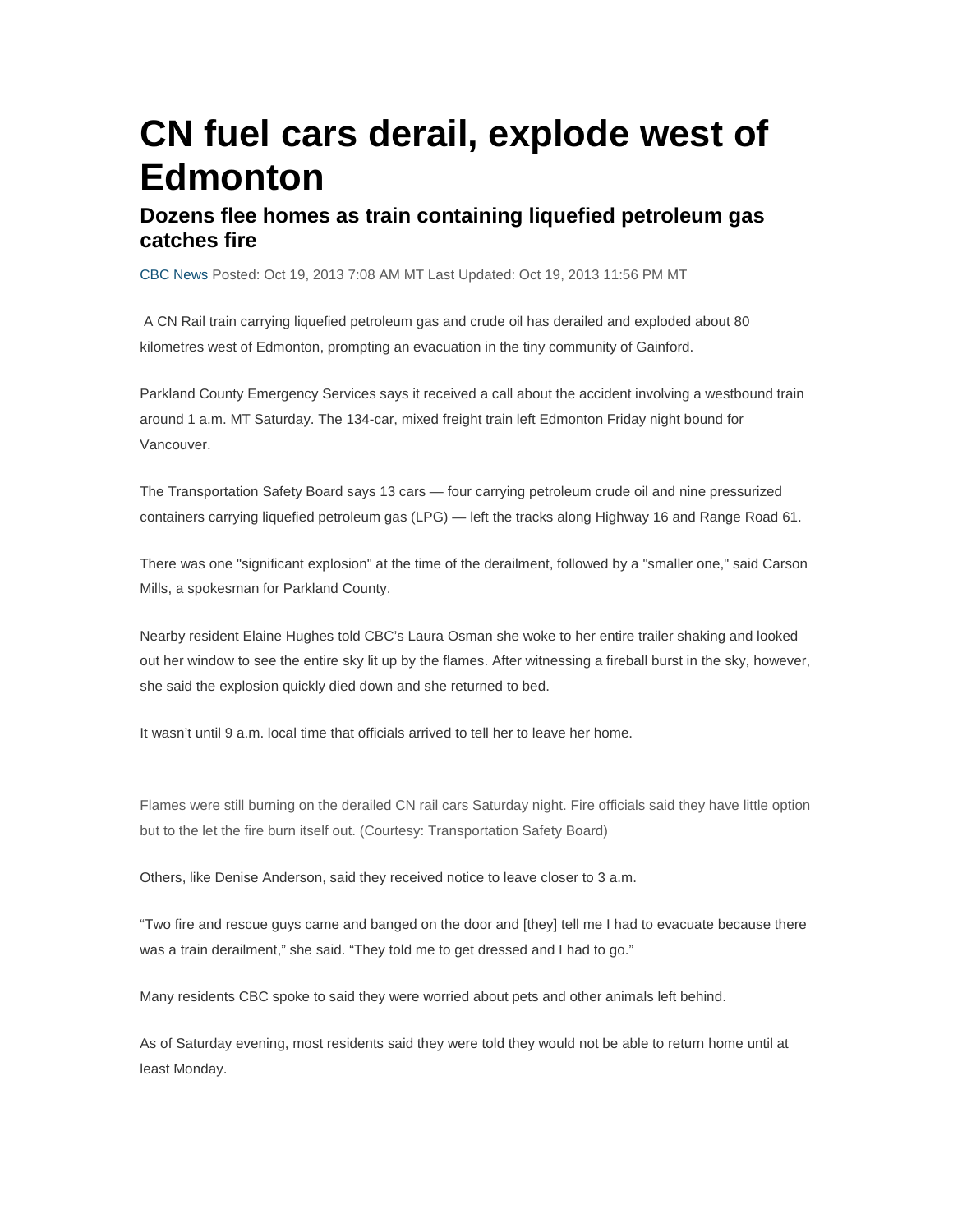## **Fire is still burning**

RCMP officers and emergency personnel are on hand and are working with CN and the TSB staff to manage the situation. Fire crews from Parkland County and Yellowhead County, as well as a HAZMAT crew from Edmonton, were also on scene throughout Saturday.

According to early reports by Mills, two of the pressurized cars containing liquefied petroleum gas caught fire at first. CBC was told that one car also exploded.

Early on, firefighters said the intense heat from the rail cars prevented them from getting close.

By mid-day Saturday, Evansburg RCMP reported three cars were on fire while Parkland County Fire Chief Jim Phalen said a fourth had been compromised.

Fire officials say they have little choice but to let the fuel burn itself off, resulting in a dark, billowing cloud of smoke that remained hanging over Gainford throughout the day.

"As long as we have the fire burning the gas that is being expelled from the pressure vessels, we know where that gas is — and it's safer just to let it flare until the product is consumed," said Phalen, estimating the time required for burn-off to be between 24 and 72 hours.

Despite the ongoing flames, CN spokesperson Louis-Antoine Paquinsaid the four crude oil tankers involved are still intact.

"CN has deployed a team of emergency responders from our safety and environment risk management operations and other forces," he said, adding that safety executives are also on site and have reached out to municipal leaders.

Paquin said CN will cooperate fully with the TSB's investigation into the cause of the derailment.

Traffic along Highway 16, a major route connecting Edmonton and Jasper, has been rerouted north along Secondary Highway 765, westbound along Secondary Highway 633 and returning southbound on Secondary Highway 757.

It is unknown when the highway will re-open, but will likely not be until Monday.

Paquin said it is still unknown when the tracks, which also run a VIA rail service, will reopen.

### **CN apologizes to residents of Gainford**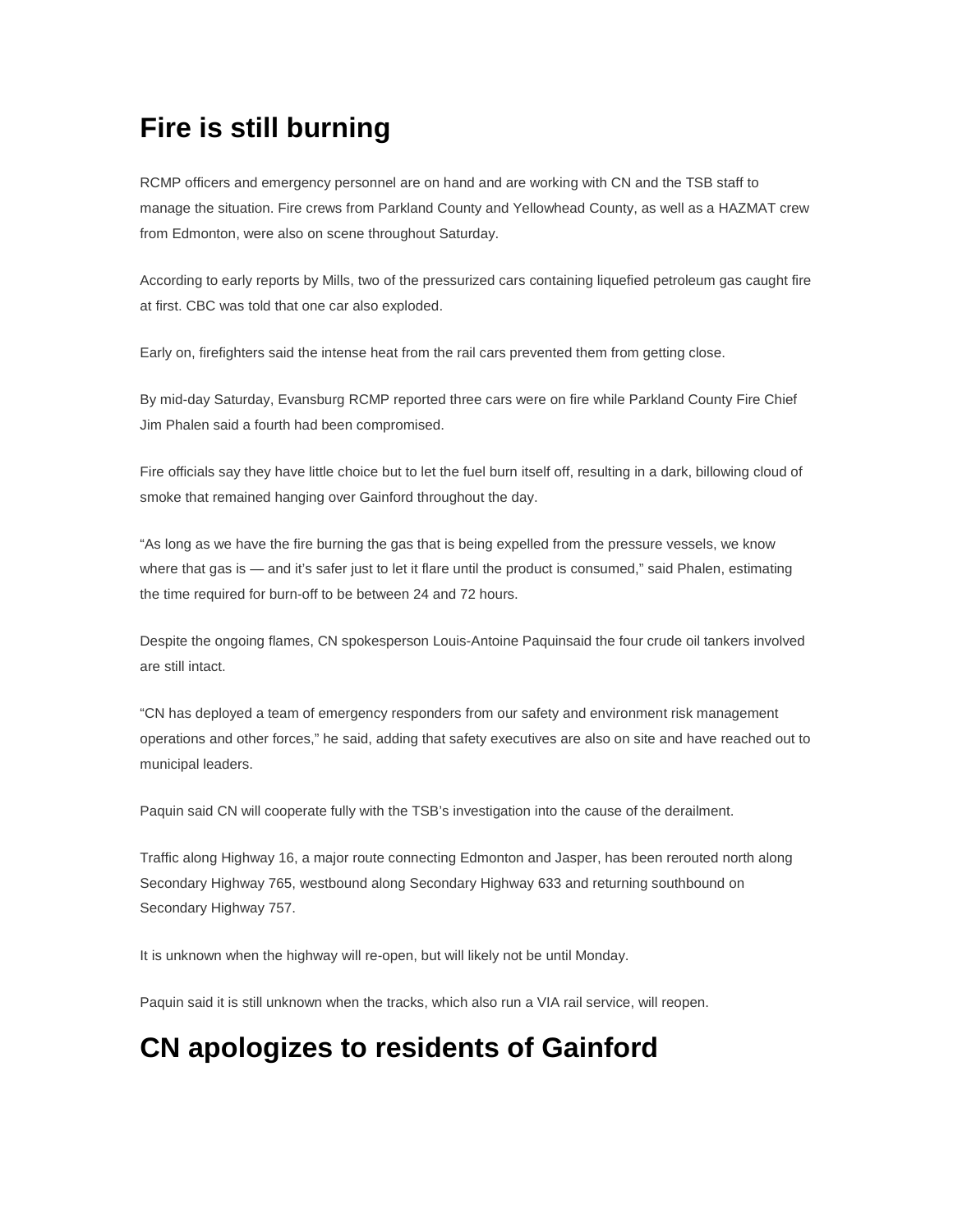Speaking at a briefing held Saturday night, Jim Vena, the Chief Operating Officer of CN, apologized to the displaced residents of Gainford, and commended the efforts of emergency responders.

"All of us at CN are very much aware of how this incident has disrupted your lives. I regret this very much and again apologize for the inconvenience you are experiencing," he said.

"Within minutes of the derailment, we have had outstanding cooperation and support from the county, its emergency management, staff, the fire department, police, provincial responders and everyone else we have dealt with."

Vena said the cause of the crash is still unknown as TSB investigators have been unable to get close to the wreckage to investigate the cause of the derailment. Electronic records show the train travelling at 35 kilometres per hour at the time it derailed.

The track had been recently inspected, said Vena, as was the train prior to leaving Edmonton.

When asked about the company's safety record, Vena said CN was committed to running a safe railroad, and would be conducting its own investigation into the derailment in addition to supporting the TSB's independent investigation.

"All I can say is we operate in a safe manner, day in and day out," he said. "We move thousands of rail cars and hundreds of trains and we do it in a safe manner — and we need to find out what happened here."

"CN will clean this up, remedy any damage, remediate the location and apply lessons learned as part of our continued efforts to improve safety," he added.

Minister of Environment and Sustainable Resource Development Diana McQueen also addressed the media Saturday night.

"We are here, first of all, to ensure the incident is contained and to work to make sure the cleanup happens," she said.

She said provincial officials are monitoring the environmental impacts of the derailment, including air quality and water contamination — both of which had been deemed to be not at risk.

### **State of emergency declared**

Speaking Saturday morning, Parkland County Mayor Rod Shaigec said public safety is his utmost concern.

"Certainly this could have been worse, given the recent incident in Lac-Mégantic — that certainly does illustrate the threats to residents living along rail tracks. So we're thankful it wasn't of that magnitude."